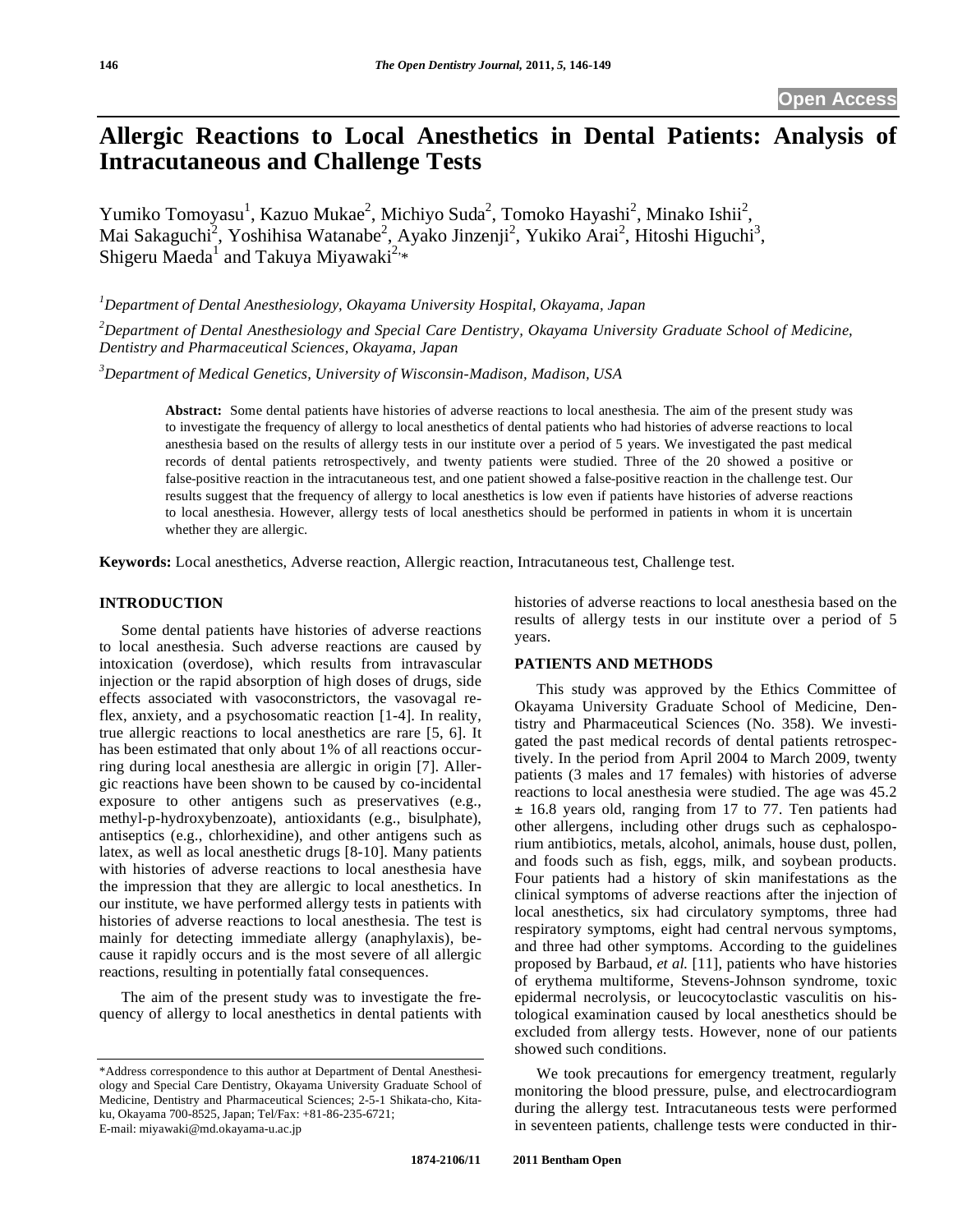# **Table 1. Criteria for General Symptoms in the Challenge Test**

| Diagnosed as a positive reaction when there are two or more predominant symptoms, and as a false-positive reaction when there is one predominant symp-<br>tom or more than one of the other symptoms: |
|-------------------------------------------------------------------------------------------------------------------------------------------------------------------------------------------------------|
| [Predominant symptoms]                                                                                                                                                                                |
| Rash or erythema of the skin (strong color and area, wheal or urticaria)<br>(1)                                                                                                                       |
| High level hypotension, nonpalpable pulse<br>(2)                                                                                                                                                      |
| Bronchospasm or respiratory distress due to upper respiratory tract edema<br>(3)                                                                                                                      |
| Facial edema<br>(4)                                                                                                                                                                                   |
| [Other symptoms]                                                                                                                                                                                      |
| Neurologic symptoms (consciousness disorder and others)<br>(1)                                                                                                                                        |
| (2)<br>Gastrointestinal symptoms                                                                                                                                                                      |
|                                                                                                                                                                                                       |

**Table 2. Anesthetics and Adjuvants Contained in the Commercial Products Used for Allergy Tests** 

| <b>Trade Name</b>                      | <b>Anesthetic (Per/ml)</b>                     | <b>Adjuvant</b> (Per/ml) |                           |                       |
|----------------------------------------|------------------------------------------------|--------------------------|---------------------------|-----------------------|
|                                        |                                                | <b>Adrenaline</b>        | <b>Sodium Pyrosulfite</b> | <b>Methyl-Paraben</b> |
| Xylocaine® Injection Polyamp 2%        | Lidocaine hydrochloride (20 mg)                | $(\textnormal{-})$       | $\left( -\right)$         | (-)                   |
| Xylocaine <sup>®</sup> Injection 2%    | Lidocaine hydrochloride (20 mg)                | $\left( -\right)$        | $(-)$                     | 1 mg                  |
| Xylocaine® Cartridge<br>for Dental Use | Lidocaine hydrochloride (20 mg)                | $0.0125$ mg              | $0.6$ mg                  | $1 \text{ mg}^*$      |
| Scandonest <sup>®</sup> cartridge 3%   | Mepivacaine hydrochloride<br>$(30 \text{ mg})$ | $(\textnormal{-})$       | $\left( -\right)$         | (-)                   |

\*Methylparaben has not used since 2007

teen, and both were carried out in ten patients. The commercial products of local anesthetics injected for intracutaneous tests were as follows: Xylocaine® Injection Polyamp 2% for eight patients, Xylocaine® Injection 2% for two patients, Scandonest® cartridge 3% for one patient, Xylocaine® Injection Polyamp 2% and Scandonest<sup>®</sup> cartridge 3% for three patients, and Xylocaine® Injection Polyamp 2% plus Xylocaine® Injection 2% for two patients. On the other hand, the commercial products of local anesthetics injected for challenge tests were as follows: Xylocaine® Cartridge for Dental Use in eight patients, Xylocaine® Injection Polyamp 2% in three patients, Scandonest<sup>®</sup> cartridge  $3\%$  in one patient, Xylocaine® Cartridge for Dental Use plus Xylocaine® Injection Polyamp 2% in one patient, and Xylocaine® Cartridge for Dental Use plus Xylocaine® Injection 2% in one patient.

Our methods for detecting immediate allergy to local anesthetics were as follows:

# **1) Intracutaneous Test:**

An intracutaneous test was performed using local anesthetics, including lidocaine hydrochloride (Xylocaine® Injection Polyamp 2%, AstraZeneca K.K. Osaka, Japan or Xylocaine® Injection 2%, AstraZeneca K.K. Osaka, Japan) and mepivacaine hydrochloride (Scandonest® cartridge 3%, Nippon Shika Yakuhin Co., Ltd., Yamaguchi, Japan). Some agents were diluted sequentially (1/100 or 1/10) with 0.9% saline, if needed. Local anesthetics were injected on the extensor surface of the arm in a small volume (0.02 ml) that produces a wheal of a few mm in diameter. As a negative control, saline was injected. Redness or swelling in the area around the injection site was measured every 5 minutes until 20 minutes, and the judgments were as follows: a positive response, redness of more than 20 mm; a false-positive response, redness of 10-19 mm; or a negative response, redness of less than 10 mm in diameter. When general symptoms, which were applicable to the criteria, occurred at the time of the test, we judged it to be a false-positive or positive response.

# **2) Challenge Test:**

Following the intracutaneous test, a challenge test was performed using the local anesthetics, including lidocaine hydrochloride (Xylocaine® Injection Polyamp 2%, Astra-Zeneca K.K. Osaka, Japan or Xylocaine® Injection 2%, AstraZeneca K.K. Osaka, Japan), lidocaine hydrochloride with  $0.0125$  mg adrenaline per 1ml of lidocaine (Xylocaine ® Cartridge for Dental Use, Dentsply-Sankin, Tokyo, Japan), and mepivacaine hydrochloride (Scandonest<sup>®</sup> cartridge 3%, Nippon Shika Yakuhin Co., Ltd., Yamaguchi, Japan). One or two kinds of anesthetic were injected into the oral mucosa in a dose range from 0.1 to 1.0 ml incrementally, and local findings around the injection site, general symptoms, and vital signs were observed until 30 minutes. The criteria for general symptoms in the challenge test are shown in Table **1**.

 Table **2** shows the anesthetics and adjuvants contained in commercial products used for the allergy tests.

# **RESULTS**

The results of intracutaneous tests showed a positive reaction to Scandonest<sup>®</sup> cartridge 3% in one patient, false-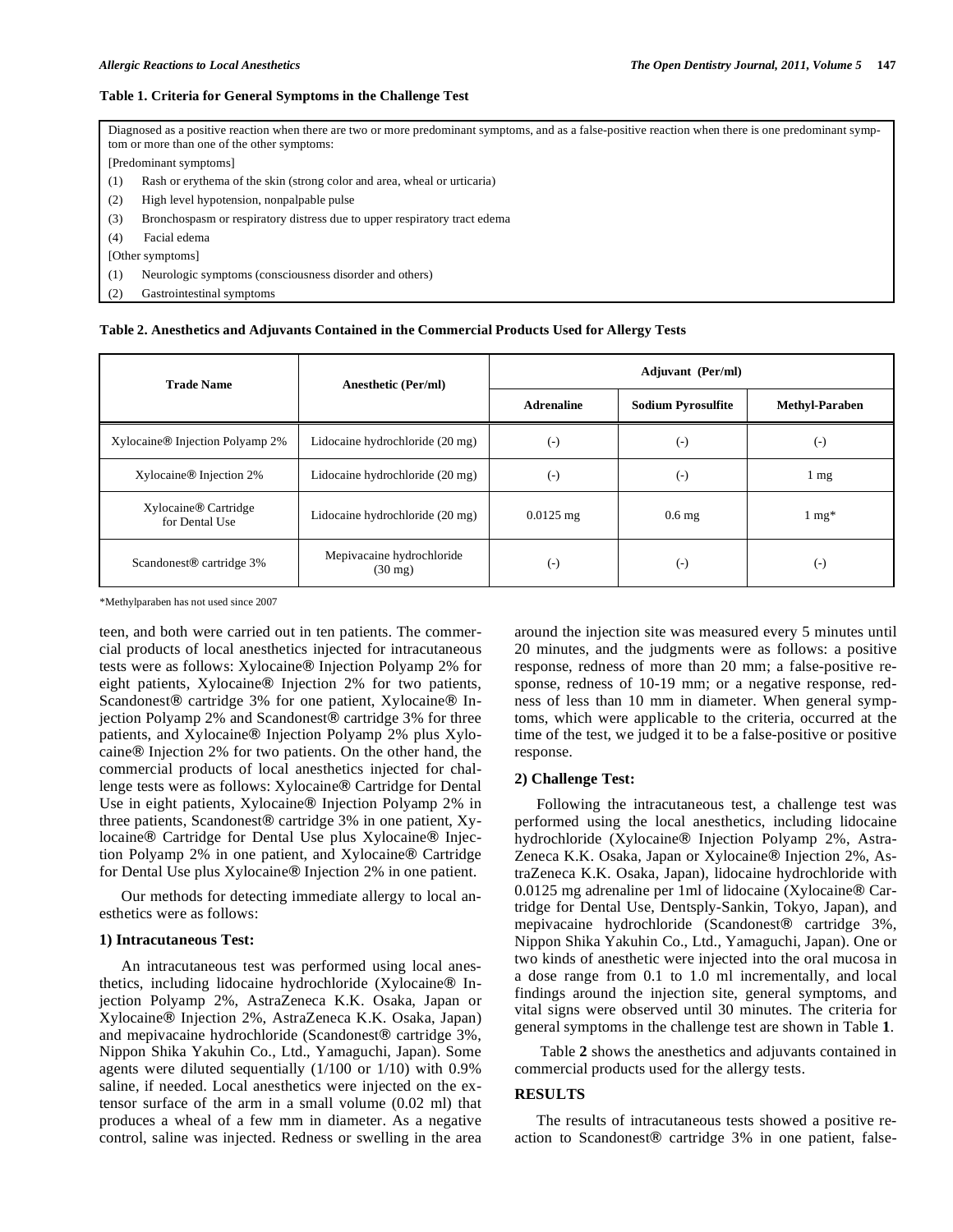

**Fig. (1).** The rates of patients showing a positive, false-positive, or negative reaction to local anesthetics in intracutaneous tests.



Fig. (2). The rates of patients showing a false-positive or negative reaction to local anesthetics in challenge tests. There were no patients with a positive reaction.

positive reactions to Xylocaine<sup>®</sup> Injection Polyamp 2% and  $Xy$ locaine $\otimes$  Injection 2% in one patient, and a false-positive reaction to Xylocaine<sup>®</sup> Injection 2% in one patient (Fig. 1). A challenge test for the patient who showed a positive reaction on the intracutaneous injection of Scandonest<sup>®</sup> was avoided. The results of the challenge test showed a falsepositive reaction to Xylocaine<sup>®</sup> Cartridge in one patient (Fig. **2**).

For the overall results of all tests, three patients showed a positive or false-positive reaction to local anesthetics. Detailed results for each case are as follows:

### **Case 1:**

This patient was a 54-year-old woman. She had been diagnosed with an allergy to Xylocaine $@$  in another hospital through a previous allergy test, so an allergy test for another local anesthetic for dental treatment was needed. This resulted in a positive reaction to Scandonest<sup>®</sup> in the intracutaneous test, suspected to be a true allergy.

# **Case 2:**

This patient was a 57-year-old man. She had a history of losing consciousness when receiving local anesthesia for dental treatment. The patient showed false-positive reactions to Xylocaine® Injection Polyamp 2% and Xylocaine® Injection 2% in intracutaneous tests, and so underwent tooth extraction under general anesthesia a few days later. There was no problem on tooth extraction.

# **Case 3:**

 This patient was a 68-year-old woman. She had a history of dyspnea when receiving local anesthesia for dental treatment. The patient showed a false-positive reaction to Xylocaine ® Injection Polyamp 2% in the intracutaneous test and a false-positive reaction to Xylocaine<sup>®</sup> Cartridge for Dental Use in the challenge test, suspected to be immediate allergy (anaphylaxis). She underwent dental treatment using diphenhydramine hydrochloride as an alternative to local anesthetic a few days later (Venasmin $\circledast$  Injection 3%), which has been reported to be as effective as local anesthesia. There was no problem with the dental treatment.

# **DISCUSSION**

The intracutaneous test is a simple and easy method and has often been used as a means of identifying safe local anesthetics for patients with histories of adverse reactions [12]. However, it has been reported to be of no value in the diagnosis of reactions to local anesthetics [13] because it is unclear whether an adverse reaction is due to a local anesthetics or other factors [4]. The molecular weight of a local anesthetic is too low to elicit a positive reaction in a skin test even if the patient has an allergy to a local anesthetic [14]. On the other hand, provocative challenge has been thought to be the gold standard for the diagnosis of drug allergy [2]. Since there is no reliable in vitro test for allergy, the challenge test, which confirms the reproduction of symptoms by administering drugs, is thought to be the most reliable. However, because there is a possibility of causing an immediate allergy (anaphylaxis) at the time of the test, it is essential to obtain all relevant medical information from patients and perform the challenge test in an environment with an appropriate emergency system.

It is possible that every drug may cause an allergic reaction to some people, but it is difficult to predict this before administration. Local anesthetics are some of the rarest drug allergens. Our results suggest that the frequency of allergy to local anesthetics is low even if patients have histories of adverse reactions to local anesthesia. However, there are some patients with possible allergy to local anesthetics. In such cases, we have to prepare alternative agents. A candidate offering an alternative to local anesthetics is diphenhydramine hydrochloride, with an effect reportedly equal to 1% lidocaine and no crossreactivity to local anesthetics [15]. It was used in case 3 in our institute, resulting in no problem on tooth extraction. In other cases, some of these patients will have to receive general anesthesia for dental treatment without local anesthesia. We have to explain the alternatives to local anesthesia if a patient has a possible allergy to local anesthetics.

An allergy to local anesthetics is thought to be a type IV reaction at rates of between 80 and 90%. This means that the majority of allergic reactions occur as allergic contact dermatitis [16]. Because the frequency of adding local anesthetics to general commercial drugs is gradually increasing, resulting in an increase in the frequency of sensitization, rates of allergy to local anesthetics may increase in the future. Therefore, we will have more opportunities to investigate allergy to local anesthetics. Dentists, who often use local anesthetics, have to pay more attention to such allergy. Allergy tests of local anesthetics should be performed in patients in whom it is uncertain if they are allergic, and patients should undergo dental treatment only after it has been confirmed that a local anesthetic can be used safely.